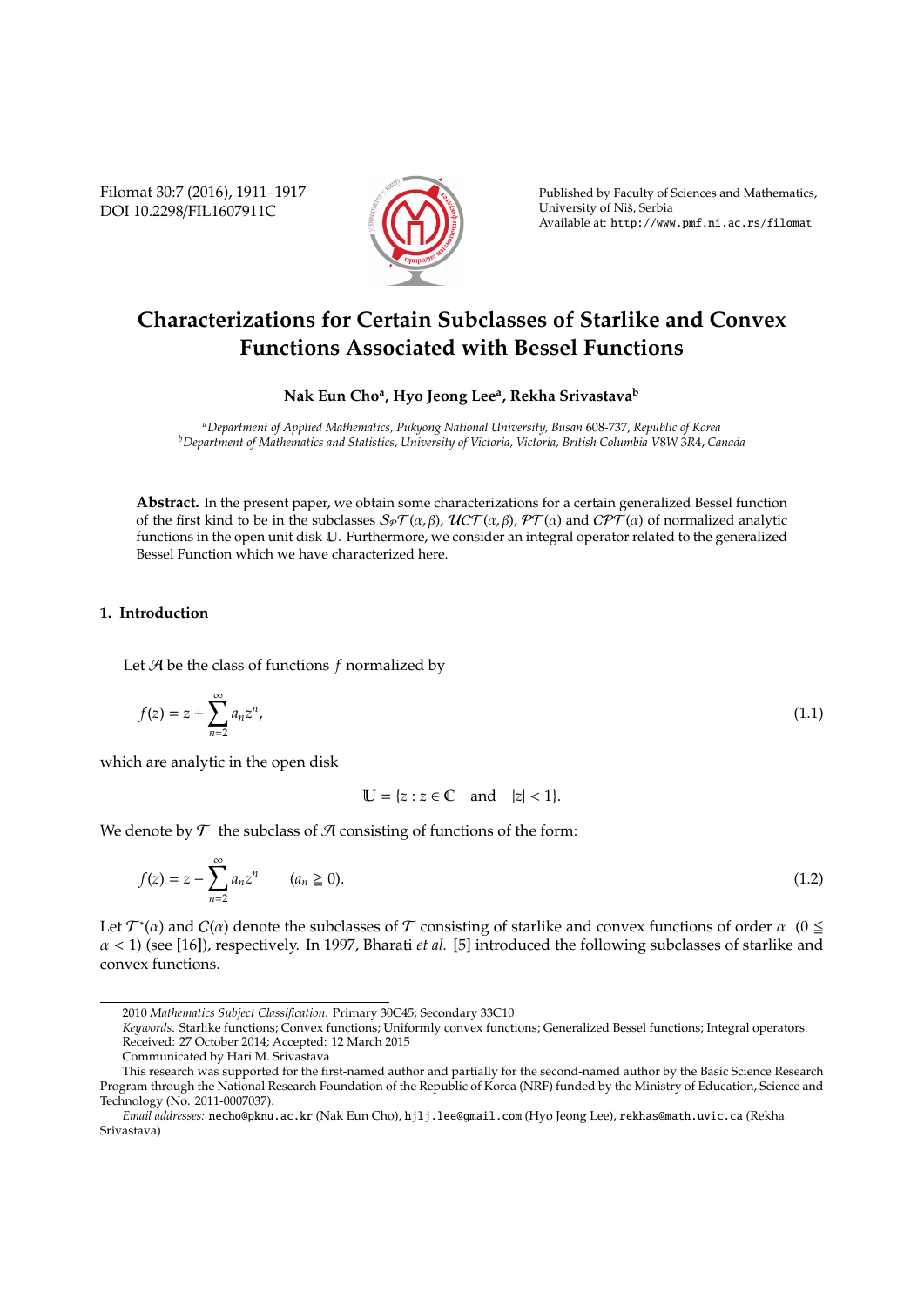**Definition 1.1.** A function *f* of the form (1.1) is said to be in the class  $S_{\varphi}T(\alpha,\beta)$  if it satisfies the following condition:

$$
\Re\left(\frac{zf'(z)}{f(z)}\right) \ge \alpha \left|\frac{zf'(z)}{f(z)} - 1\right| + \beta \qquad (\alpha \ge 0; \ 0 \le \beta < 1)
$$

and  $f \in UCV(\alpha, \beta)$  if and only if  $zf' \in S_{\mathcal{P}}(\alpha, \beta)$ .

**Definition 1.2.** A function *f* of the form (1.1) is said to be in the class  $\mathcal{P}(\alpha)$  if it satisfies the condition:

$$
\Re\left(\frac{zf'(z)}{f(z)}\right) + \alpha \ge \left|\frac{zf'(z)}{f(z)} - \alpha\right| \qquad (0 < \alpha < \infty)
$$

and  $f \in CP(\alpha)$  if and only if  $zf' \in P(\alpha)$ . We write

$$
\mathcal{PT}(\alpha) = \mathcal{P}(\alpha) \cap \mathcal{T} \qquad \text{and} \qquad \mathcal{CPT}(\alpha) = \mathcal{C}\mathcal{P}(\alpha) \cap \mathcal{T}.
$$

Bharati *el al.* [5] showed that

$$
S_{\mathcal{P}}\mathcal{T}(\alpha,\beta) = \mathcal{T}^*\left(\frac{\alpha+\beta}{1+\alpha}\right),
$$

$$
UC\mathcal{T}(\alpha,\beta) = C\left(\frac{\alpha+\beta}{1+\alpha}\right),
$$

$$
\mathcal{PT}(\alpha) = \mathcal{T}^*(1-\alpha) \qquad \left(\frac{1}{2} < \alpha < 1\right)
$$

and

$$
CPT(\alpha) = C(1 - \alpha) \qquad \left(\frac{1}{2} < \alpha < 1\right).
$$

In particular, we note that  $UCV(1, 0)$  is the class of uniformly convex functions given by Goodman [10]. For more interesting developments of some related subclasses of  $UCV(\alpha, \beta)$ , the readers may be referred to the works of Goodman [11], Ma and Minda [12] and Rønning (see [14] and [15]).

Recently, Baricz [1] defined a generalized Bessel function  $\omega_{p,b,c} \equiv \omega$  as follows:

$$
\omega(z) = \omega_{p,b,c}(z) = \sum_{n=0}^{\infty} \frac{(-1)^n c^n}{n! \Gamma(p+n+\frac{b+1}{2})} \left(\frac{z}{2}\right)^{2n+p},\tag{1.3}
$$

which is the particular solution of the following second-order linear homogeneous differential equation:

$$
z^{2}\omega''(z) + bz\omega'(z) + [cz^{2} - p^{2} + (1 - b)]\omega(z) = 0 \qquad (b, p, c \in \mathbb{C}),
$$
\n(1.4)

which, in turn, is a natural generalization of the classical Bessel's equation.

Solutions of (1.4) are regarded as the generalized Bessel function of order *p*. The particular solution given by (1.3) is called the generalized Bessel function of the first kind of order *p*. We also note that the function  $\omega_{p,b,c}$  is generally not univalent in  $\mathbb U$ , although the series defined above is convergent everywhere.

Now, we consider the function  $u_{p,b,c}(z)$  defined by the following transformation:

$$
u_{p,b,c}(z)=2^{p}\Gamma\left(p+\frac{b+1}{2}\right)z^{-\frac{p}{2}}\,\omega_{p,b,c}\,(\sqrt{z})\qquad(\sqrt{1}:=1).
$$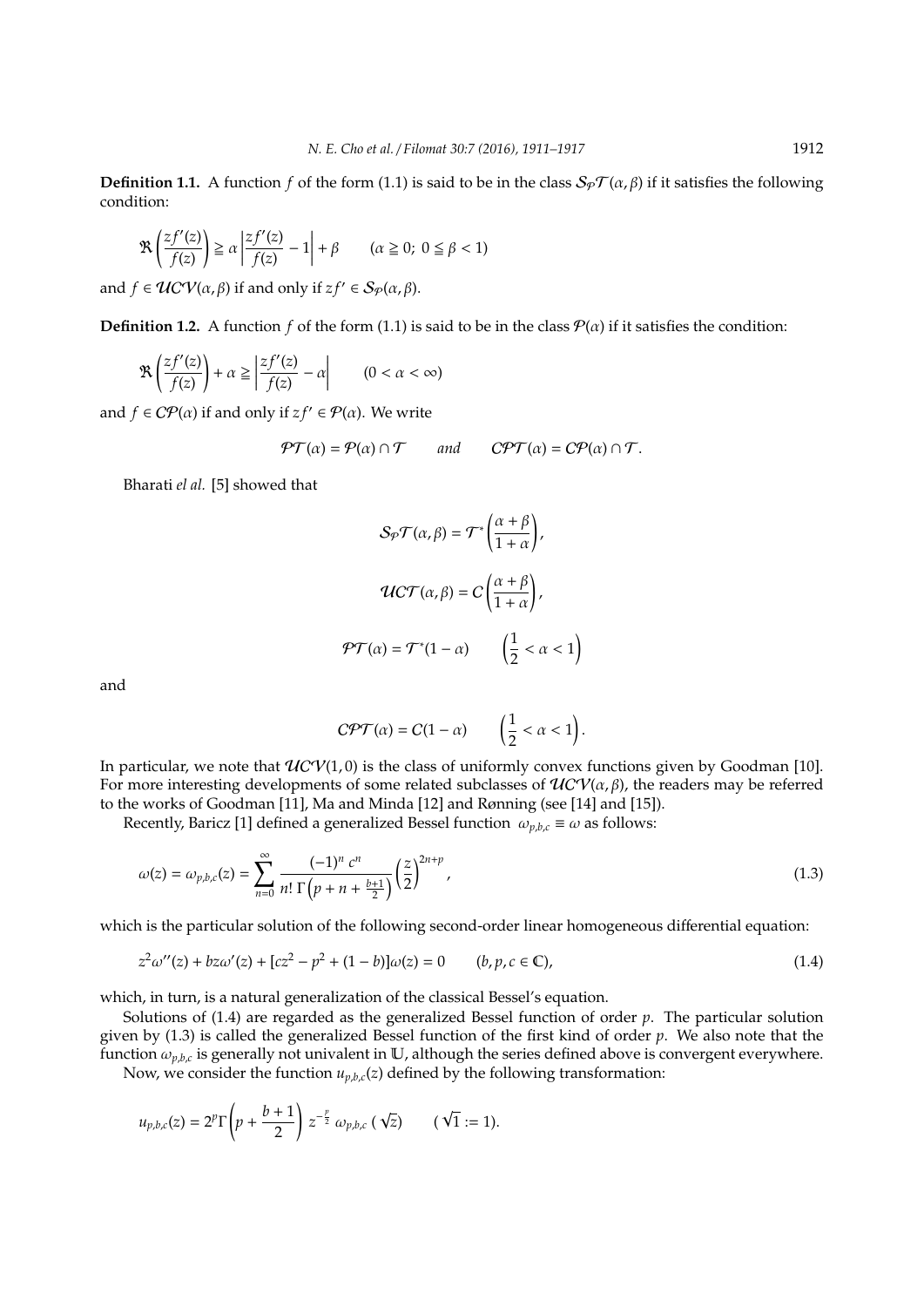By using the well-known Pochhammer symbol (or the shifted factorial) defined, in terms of the familiar Gamma function, by

$$
(a)_n = \frac{\Gamma(a+n)}{\Gamma(a)} = \begin{cases} 1 & (n = 0) \\ a(a+1)(a+2)\cdots(a+n-1) & (n \in \mathbb{N} = \{1,2,3,\ldots\}), \end{cases}
$$

we can express  $u_{p,b,c}(z) \equiv u$  as follows:

$$
u_p(z) = u_{p,b,c}(z) = \sum_{n=0}^{\infty} \frac{(-c/4)^n}{(p + \frac{b+1}{2})_n} \frac{z^n}{n!}
$$
  

$$
\left(p + \frac{b+1}{2} \notin \mathbb{N}^- \cup \{0\}; \mathbb{N}^- = \{-1, -2, \cdots\}\right)
$$
 (1.5)

Then the function  $u_{p,b,c}$  is analytic on  $\mathbb C$  and satisfies the following second-order linear differential equation:

$$
4z2u''(z) + 2(2p + b + 1)zu'(z) + cu(z) = 0.
$$

The study of the generalized Bessel function is a recent interesting topic in geometric function theory. We refer, in this connection, to the works of Baricz (see [1], [2], [3] and [4]) and Cho *et al.* [6] and Mondal and Swaminathan [13] and Deniz *et al.* ([8] and [9]) and others (see [7] and [18]). The corresponding developments involving the Struve functions can be found in the recent investigation by Srivastava *et al.* [17].

In the present paper, we determine sufficient conditions for  $zu_p$  to be in  $S_p\mathcal{T}(\alpha,\beta)$  and  $\mathcal{U}CV(\alpha,\beta)$  and also give necessary and sufficient conditions for  $z(2-u_p)$  to be in the function classes  $S_p\mathcal{T}(\alpha,\beta)$ ,  $\mathcal{U}CT(\alpha,\beta)$ ,  $\mathcal{PT}(\alpha)$  and  $\mathcal{CPT}(\alpha)$ . Futhermore, we consider an integral operator related to the function  $u_p$ . Throughout this paper, we will use the following notation for convenience in (1.5):

$$
m = p + \frac{b+1}{2}.
$$

#### **2. Main Results**

To establish our main results, we need the following Lemmas due to Bharati *et al.* [5].

**Lemma 2.1.** (see [5]) (i) *A sufficient condition for a function f of the form (1.1) to be in the class*  $S_p(\alpha, \beta)$  *is that* 

$$
\sum_{n=2}^{\infty} (n(1+\alpha) - (\alpha + \beta)) |a_n| \le 1 - \beta \qquad (\alpha \ge 0; \ 0 \le \beta < 1)
$$
 (2.1)

*and a necessary and sufficient condition for a function f of the form (1.2) to be in the class*  $S_{\mathcal{P}}f(\alpha,\beta)$  *is that the condition (2.1) is satisfied.*

(ii) *A sufficient condition for a function f of the form (1.1) to be in the class*  $\mathcal{U}CV(\alpha, \beta)$  *is that* 

$$
\sum_{n=2}^{\infty} n(n(1+\alpha) - (\alpha + \beta))|a_n| \le 1 - \beta \qquad (\alpha \ge 0; \ 0 \le \beta < 1)
$$
 (2.2)

*and a necessary and sufficient condition for a function f of the form (1.2) to be in the class*  $\mathcal{U}CT(\alpha,\beta)$  *is that the condition (2.2) is satisfied.*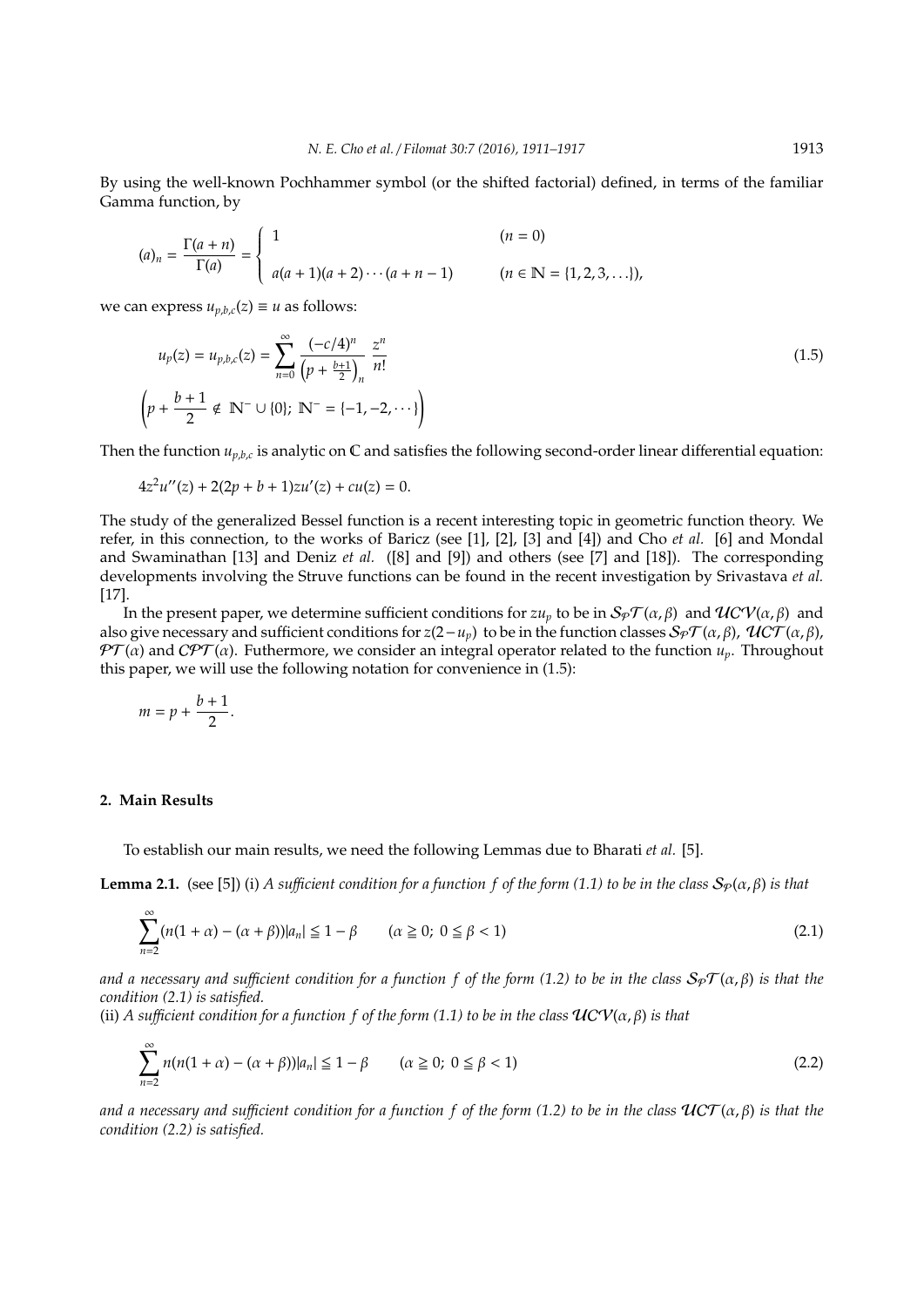**Lemma 2.2.** (see [5]) (i) *A a necessary and su*ffi*cient condition for a function f of the form (1.2) to be in the class*  $PT(\alpha)$  *is that* 

$$
\sum_{n=2}^{\infty} (n-1-\alpha)a_n \le \alpha \qquad \left(\frac{1}{2} < \alpha \le 1\right). \tag{2.3}
$$

(ii) *A necessary and su*ffi*cient condition for a function f of the form (1.2) to be in the class* CPT (α) *is that*

$$
\sum_{n=2}^{\infty} n(n-1-\alpha)a_n \le \alpha \qquad \left(\frac{1}{2} < \alpha \le 1\right). \tag{2.4}
$$

**Lemma 2.3.** (see [4]) *If*

 $b, p, c \in \mathbb{C}$  *and*  $m \notin \mathbb{N}^- \cup \{0\}$ ,

*then the function u<sup>p</sup> defined by (1.5) satisfies the following recursive relation*:

$$
4m u_p'(z) = -c u_{p+1}(z) \qquad (z \in \mathbb{C}).
$$
\n(2.5)

**Theorem 2.1.** *If*  $c < 0$  *and*  $m > 0$ , *then*  $zu_p \in S_{\mathcal{P}}(\alpha, \beta)$  *if* 

$$
(1+\alpha)u_p'(1) + (1-\beta)[u_p(1)-1] \leq 1-\beta \qquad (\alpha \geq 0; \ 0 \leq \beta < 1). \tag{2.6}
$$

*Proof.* Since

$$
zu_p(z)=z+\sum_{n=2}^\infty\frac{(-c/4)^{n-1}}{(m)_{n-1}\ (n-1)!}z^n,
$$

by virtue of (i) in Lemma 2.1, it suffices to show that

$$
\mathcal{L}(c, m, \alpha, \beta) := \sum_{n=2}^{\infty} [n(1+\alpha) - (\alpha+\beta)] \frac{(-c/4)^{n-1}}{(m)_{n-1} (n-1)!} \leq 1 - \beta.
$$

by simple computation, we get

$$
\mathcal{L}(c, m, \alpha, \beta) = \sum_{n=2}^{\infty} [(n-1)(1+\alpha) + (1-\beta)] \frac{(-c/4)^{n-1}}{(m)_{n-1} (n-1)!}
$$
\n
$$
= (1+\alpha) \sum_{n=2}^{\infty} \frac{(-c/4)^{n-1}}{(m)_{n-1} (n-2)!} + (1-\beta) \sum_{n=2}^{\infty} \frac{(-c/4)^{n-1}}{(m)_{n-1} (n-1)!}
$$
\n
$$
= (1+\alpha) \sum_{n=0}^{\infty} \frac{(-c/4)^{n+1}}{(m)_{n+1} n!} + (1-\beta) \sum_{n=0}^{\infty} \frac{(-c/4)^{n+1}}{(m)_{n+1} (n+1)!}
$$
\n
$$
= (1+\alpha) \frac{(-c/4)}{m} \sum_{n=0}^{\infty} \frac{(-c/4)^n}{(m+1)_{n} n!} + (1-\beta) \sum_{n=0}^{\infty} \frac{(-c/4)^{n+1}}{(m)_{n+1} (n+1)!}
$$
\n
$$
= (1+\alpha) \frac{(-c/4)}{m} u_{p+1}(1) + (1-\beta) [u_p(1) - 1]
$$
\n
$$
= (1+\alpha)u'_p(1) + (1-\beta) [u_p(1) - 1]. \tag{2.7}
$$

Therefore, we see that the last expression (2.7) is bounded above by 1 –  $\beta$  if (2.6) is satisfied.  $\Box$ 

**Corollary 2.1.** *If c* < 0 *and m* > 0, *then*

$$
z(2-u_p(z))\in\mathcal{S}_P\mathcal{T}(\alpha,\beta)
$$

*if and only if the condition* (2.6) *is satisfied.*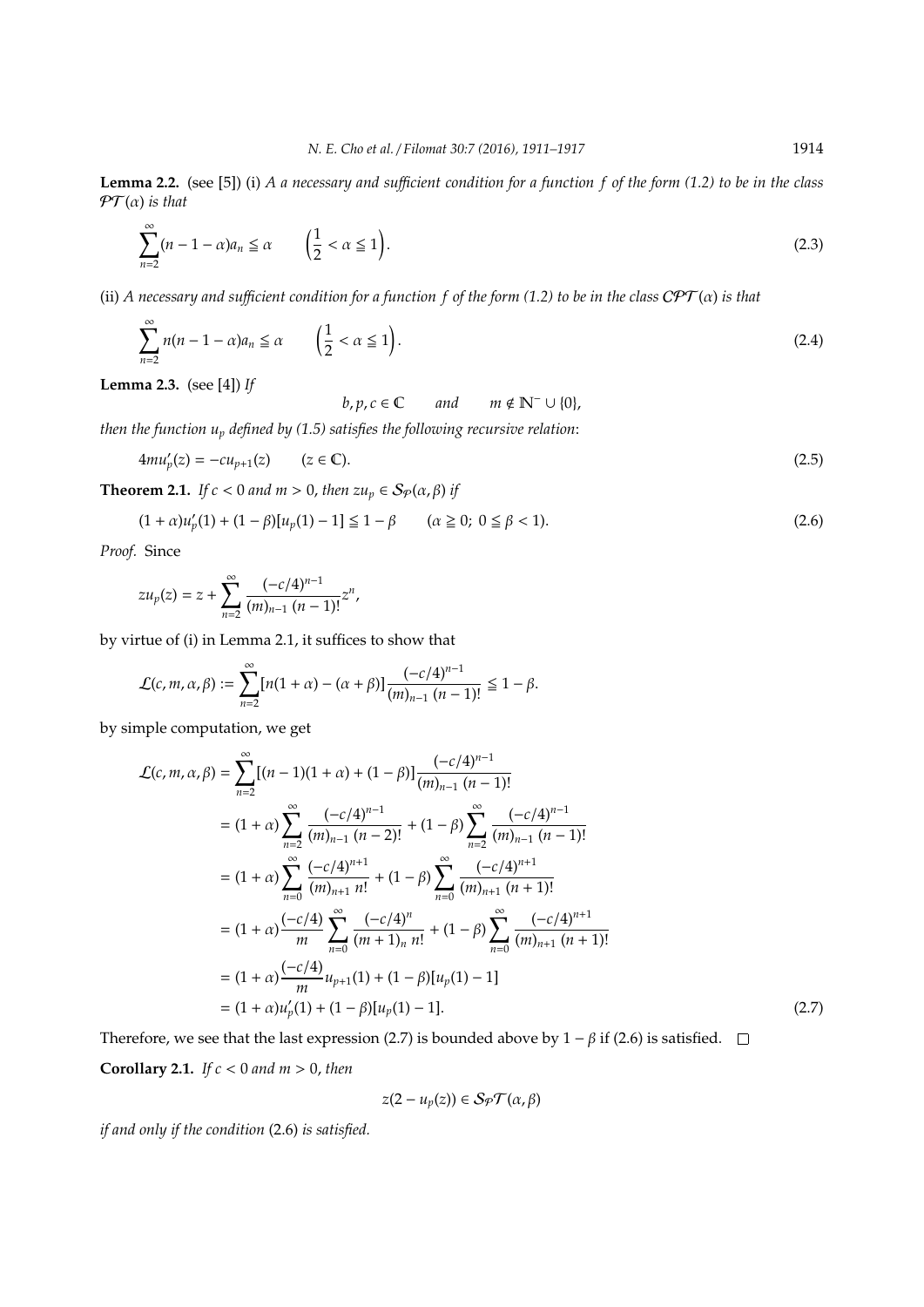*Proof.* Since

$$
z(2-u_p(z))=z-\sum_{n=2}^{\infty}\frac{(-c/4)^{n-1}}{(m)_{n-1}(n-1)!}z^n,
$$

by using the same techniques given in the proof of Theorem 2.1, we have immediately Corollary 2.1.  $\Box$ **Theorem 2.2.** *If*  $c < 0$  *and*  $m > 0$ *, then*  $zu_p \in \mathcal{UCV}(\alpha, \beta)$ 

*if*

$$
(1+\alpha)u_p''(1) + (3+2\alpha - \beta)u_p'(1) + (1-\beta)[u_p(1)-1] \leq 1-\beta \quad (\alpha \geq 0; \ 0 \leq \beta < 1). \tag{2.8}
$$

*Proof.* Since

$$
zu_p(z) = z + \sum_{n=2}^{\infty} \frac{(-c/4)^{n-1}}{(m)_{n-1} (n-1)!} z^n,
$$

by virtue of (ii) in Lemma 2.1, it suffices to show that

$$
\mathcal{P}(c,m,\alpha,\beta) := \sum_{n=2}^{\infty} n[n(1+\alpha) - (\alpha+\beta)] \frac{(-c/4)^{n-1}}{(m)_{n-1} (n-1)!} \leq 1 - \beta.
$$

Writing

$$
n^{2} = (n - 1)(n - 2) + 3(n - 1) + 1 \qquad \text{and} \qquad n = (n - 1) + 1,
$$

we can rewrite the above terms as follows:

$$
\mathcal{P}(c, m, \alpha, \beta)
$$
\n
$$
= (1 + \alpha) \sum_{n=2}^{\infty} (n - 1)(n - 2) \frac{(-c/4)^{n-1}}{(m)_{n-1} (n - 1)!}
$$
\n
$$
+ (3 + 2\alpha - \beta) \sum_{n=2}^{\infty} (n - 1) \frac{(-c/4)^{n-1}}{(m)_{n-1} (n - 1)!} + (1 - \beta) \sum_{n=2}^{\infty} \frac{(-c/4)^{n-1}}{(m)_{n-1} (n - 1)!}
$$
\n
$$
= (1 + \alpha) \sum_{n=3}^{\infty} \frac{(-c/4)^{n-1}}{(m)_{n-1} (n - 3)!}
$$
\n
$$
+ (3 + 2\alpha - \beta) \sum_{n=2}^{\infty} \frac{(-c/4)^{n-1}}{(m)_{n-1} (n - 2)!} + (1 - \beta) \sum_{n=2}^{\infty} \frac{(-c/4)^{n-1}}{(m)_{n-1} (n - 1)!}
$$
\n
$$
= (1 + \alpha) \sum_{n=2}^{\infty} \frac{(-c/4)^{n+1}}{(m)_{n+1} (n - 2)!}
$$
\n
$$
+ (3 + 2\alpha - \beta) \sum_{n=1}^{\infty} \frac{(-c/4)^n}{(m)_n (n - 1)!} + (1 - \beta) \sum_{n=0}^{\infty} \frac{(-c/4)^{n+1}}{(m)_{n+1} (n + 1)!}
$$
\n
$$
= (1 + \alpha) \frac{(-c/4)^2}{m(m+1)} \sum_{n=1}^{\infty} \frac{(-c/4)^{n-1}}{(m+2)_{n-1} (n - 1)!}
$$
\n
$$
+ (3 + 2\alpha - \beta) \sum_{n=1}^{\infty} \frac{(-c/4)^{n-1}}{(m+1)_{n-1} (n - 1)!} + (1 - \beta) \sum_{n=0}^{\infty} \frac{(-c/4)^{n+1}}{(m)_{n+1} (n + 1)!}
$$
\n
$$
= (1 + \alpha) \frac{(-c/4)^2}{m(m+1)} u_{p+2} (1) + (3 + 2\alpha - \beta) \frac{(-c/4
$$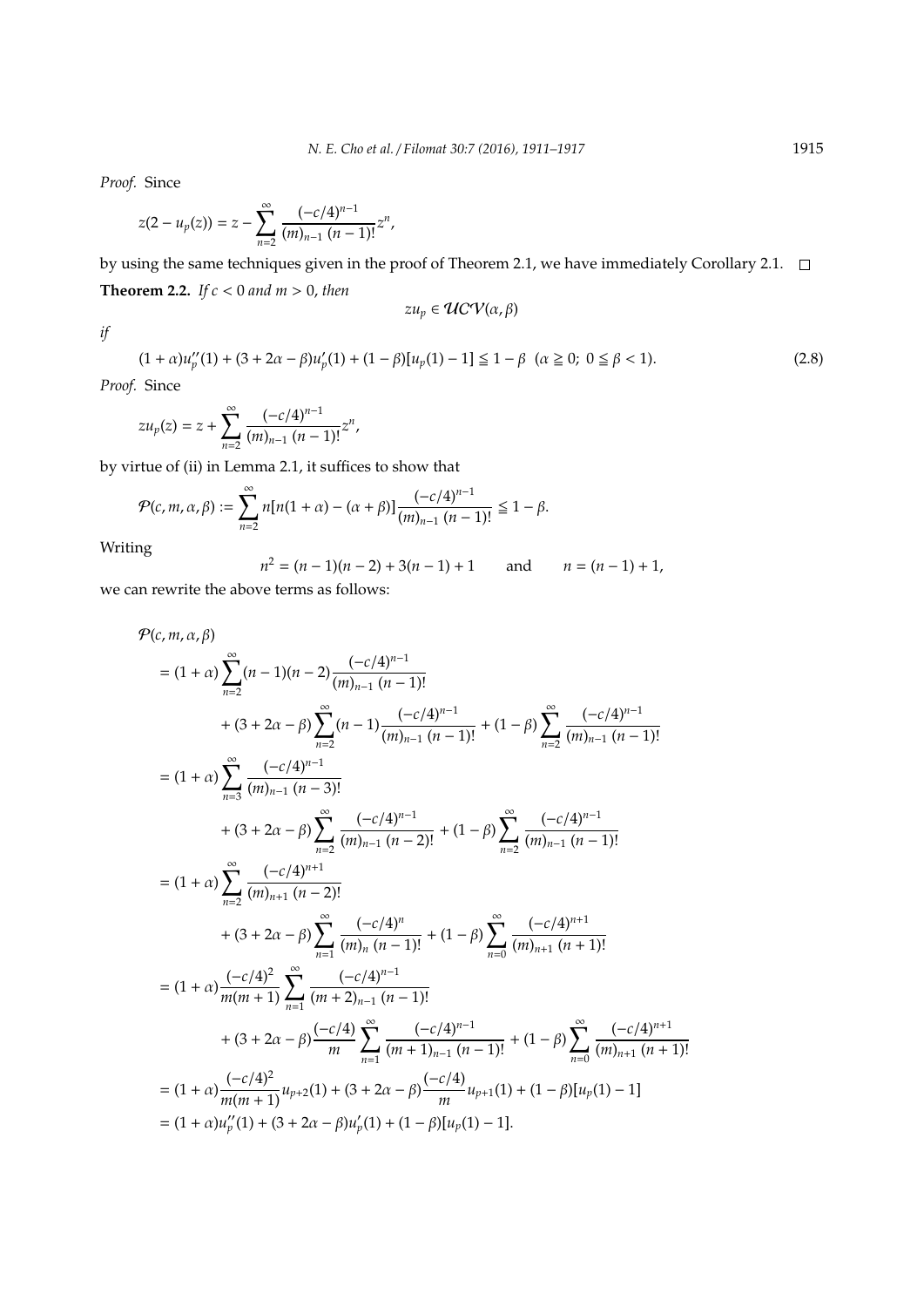Therefore, we see that the last expression is bounded above by  $1 - \beta$  if (2.8) is satisfied.  $\square$ 

By using a similar method as in the proof of Corollary 2.1, we have the following result.

**Corollary 2.2.** *If c* < 0 *and m* > 0, *then*

$$
z(2-u_p)\in \mathcal{U}CT(\alpha,\beta)
$$

*if and only if the condition (2.8) is satisfied.*

The proofs of Theorem 2.3 and Theorem 2.4 are much akin to that of Theorem 2.1 or Theorem 2.2, and so the details may be omitted.

**Theorem 2.3.** *If c* < 0 *and m* > 0, *then*

$$
z(2-u_p)\in \mathcal{PT}(\alpha)
$$

*if and only if*

$$
u_p'(1) + \alpha u_p(1) \le 2\alpha \qquad \left(\frac{1}{2} < \alpha \le 1\right). \tag{2.9}
$$

**Theorem 2.4.** *If*  $c < 0$  *and*  $m > 0$ , *then*  $z(2 - u_p) \in \mathbb{CPT}(\alpha)$  *if and only if* 

$$
u_p''(1) + (2 + \alpha)u_p'(1) + \alpha u_p(1) \le 2\alpha \qquad \left(\frac{1}{2} < \alpha \le 1\right). \tag{2.10}
$$

In the next theorems stated below, we obtain results of similar types in connection with a particular integral operator  $I(c, m; z)$  given by

$$
I(c, m; z) = \int_0^z [2 - u_p(t)] dt
$$
\n(2.11)

**Theorem 2.5.** *If*  $c < 0$  *and*  $m > 0$ , *then*  $I(c, m; z) \in \mathcal{U}CT(\alpha, \beta)$  *if and only if the the condition* (2.6) *is satisfied.* 

*Proof.* Since

$$
I(c, m; z) = z - \sum_{n=2}^{\infty} \frac{(-c/4)^{n-1}}{(m)_{n-1} n!} z^n,
$$

by virtue of (ii) in Lemma 2.1, we need only to show that

$$
\sum_{n=2}^{\infty} (n(1+\alpha) - (\alpha+\beta)) \frac{(-c/4)^{n-1}}{(m)_{n-1} (n-1)!} \leq 1 - \beta.
$$
 (2.12)

The remaining part of the proof of Theorem 2.5 is similar to that of Theorem 2.1, and so we omit the details.  $\square$ 

Similarly, by virtue of (ii) in Lemma 2.2 and Theorem 2.3, we have the following theorem.

**Theorem 2.6.** *If*  $c < 0$  *and*  $m > 0$ , *then*  $I(c, m; z) \in \mathcal{CPT}(\alpha)$  *if and only if the the condition* (2.9) *is satisfied.* 

### **3. Concluding Remarks and Observations**

In our present investigation, we have successfully derived several characterizations for a generalized Bessel function of the first kind, which is defined by (1.5), to be in the subclasses  $S_{\mathcal{P}}\mathcal{T}(\alpha,\beta)$ ,  $\mathcal{U}C\mathcal{T}(\alpha,\beta)$ ,  $\mathcal{PT}(\alpha)$  and  $\mathcal{CPT}(\alpha)$  of normalized analytic functions in the open unit disk U. We have also considered the integral operator (2.11) which is related to the generalized Bessel Function in (1.5) characterized here.